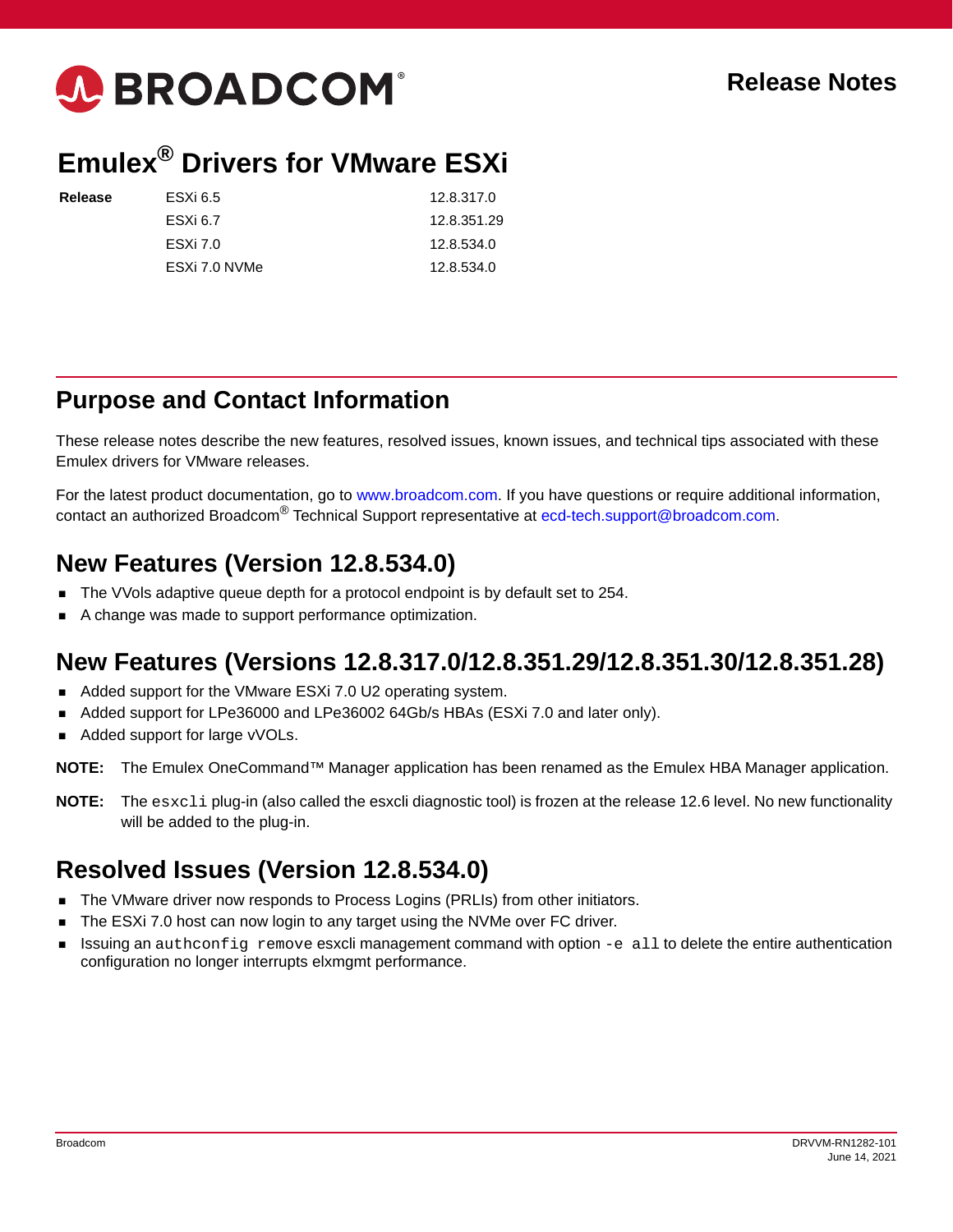## **Resolved Issues (Versions 12.8.317.0/12.8.351.29/12.8.351.30/ 12.8.351.28)**

After NVMe over FC is enabled by setting the  $1pfc$  enable\_fc4\_type parameter to 3, Emulex HBAs are now identified by the ESXi 7.0 operating system.

## **FC Driver Known Issues**

1. The adapter model name and description do not match the vendor brand name field.

The VMware vSphere client shows only the adapter family model names with a single port.

For example:

LPe32002 adapter is shown as the Emulex LightPulse LPe32000 PCIe Fibre Channel Adapter.

LPe36004 adapter is shown as the Emulex LightPulse LPe36000 Fibre Channel Adapter.

This issue occurs with the lspci native tool as well. The vSphere client gets the adapter model name and description from the XML package files installed with the operating system or with an out-of-box kit, rather than from the adapter vital product data (VPD). Other native tools work in a similar manner.

#### **Workaround**

To show all available Key Value (KV) instances, use the following command:

/usr/lib/vmware/vmkmgmt\_keyval/vmkmgmt\_keyval -d

For storage adapters, look for vmhbaX/Emulex.

2. Revision A of the FOIT AFCT-57F3TMZ-ELX (16GFC longwave optic transceiver) does not support D\_Port (also called ClearLink®) for Brocade® switches and MDS Diagnostic for Cisco switches.

#### **Workaround**

None.

3. Neither Revision A nor Revision B of the FOIT AFCT-57F3TMZ-ELX (16GFC longwave optic transceiver) or AFCT-57G5MZ-ELX (32GFC longwave optic transceiver) supports D\_Port for Brocade switches.

#### **Workaround**

None.

4. Some inbox drivers do not support LPe35000-series or LPe36000-series adapters, as described in the following table.

#### <span id="page-1-0"></span>**Table 1: Operating System and Support for LPe35000-Series or LPe36000-series Adapters**

| <b>Operating System</b> | Support for LPe35000-Series or LPe36000-Series Adapters        |  |
|-------------------------|----------------------------------------------------------------|--|
| IESXi 6.5               | No; use the latest I/O Vendor Partner (IOVP) certified driver. |  |
| IESXi 6.7               | No; use the latest IOVP certified driver.                      |  |
| IESXi 7.0               | Yes                                                            |  |

#### **Workaround**

Follow the guidelines in [Table 1.](#page-1-0)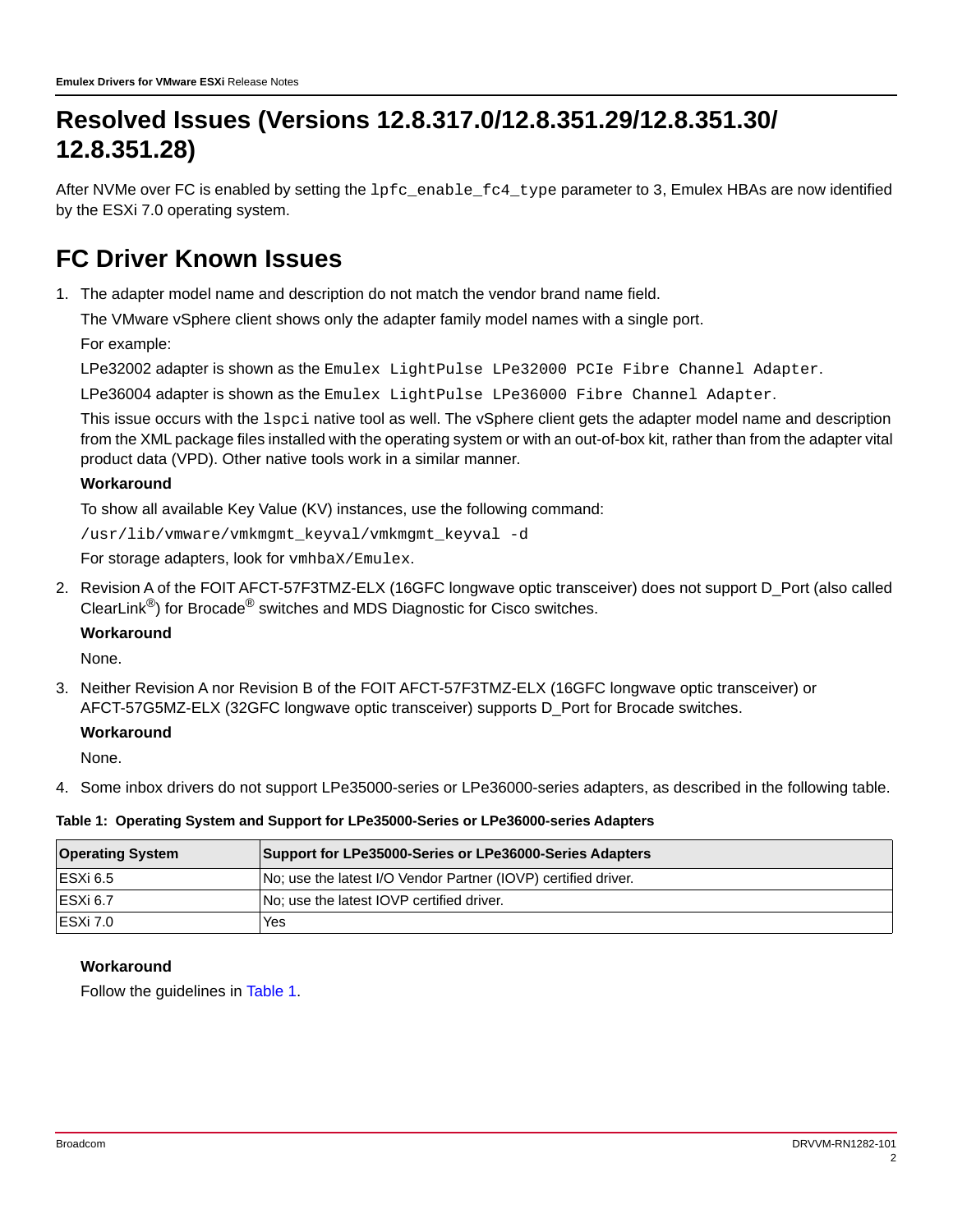- 5. Brocade switches that use Fabric OS<sup>®</sup> version 8.2.1B and earlier might encounter the following issues with Diffie-Hellman Challenge Handshake Authentication Protocol (DH-CHAP) authentication:
	- You might not be able to configure the secret pair between the switch and the HBA. When authentication is enabled on the switch, and authentication is disabled on the HBA, the switch disables the port, but it does not issue the expected status messages.
	- The Brocade switch authenticates the HBA port when authentication is disabled on the switch or when a frame is dropped.

#### **Workaround**

None.

6. Dependency errors might occur when you use the esxcli command to upgrade from the release 12.2 elxmgmt VIB to the release 12.6 or later elxmgmt VIB.

#### **Workaround**

Remove the existing release 12.2 VIB, and install the release 12.6 or later VIB.

7. A delay in processing ELS commands might be observed if the enable\_mds\_diags module parameter is enabled.

#### **Workaround**

Disable enable\_mds\_diags. This parameter must be enabled only when attempting a Cisco MDS diagnostic test.

8. Upgrading from ESXi 6.7 with the latest 6.7 asynchronous  $1pfc$  driver installed will result in ESXi 7.0 retaining the 6.7 driver. Although the ESXi 6.7 driver will work in ESXi 7.0, it does not contain complete ESXi 7.0 feature capability.

#### **Workaround**

For instructions on updating to the ESXi 7.0 driver, refer to the VMware Knowledge Base article that discusses updating from older versions of the operating system to newer versions.

9. Issuing an authconfig remove esxcli management command with option -e all to delete the entire authentication configuration might interrupt elxmgmt performance.

#### **Workaround**

Individually remove authentication configuration for each entity pair.

10. The bootparams set command, in Table 11: esxcli Management Commands, in the *Emulex Drivers for VMware ESXi User Guide*, is missing the following information on NVMe Boot Device Parameters:

#### NVMe Boot Device Parameters

– NamespaceID

EFI

{Value [BootDev Value2]}

– NVMeWWPN

EFI

{Value [BootDev Value2]}

– NVMeWWNN

EFI

{Value [BootDev Value2]}

– SubNQN

EFI

{Value [BootDev Value2]}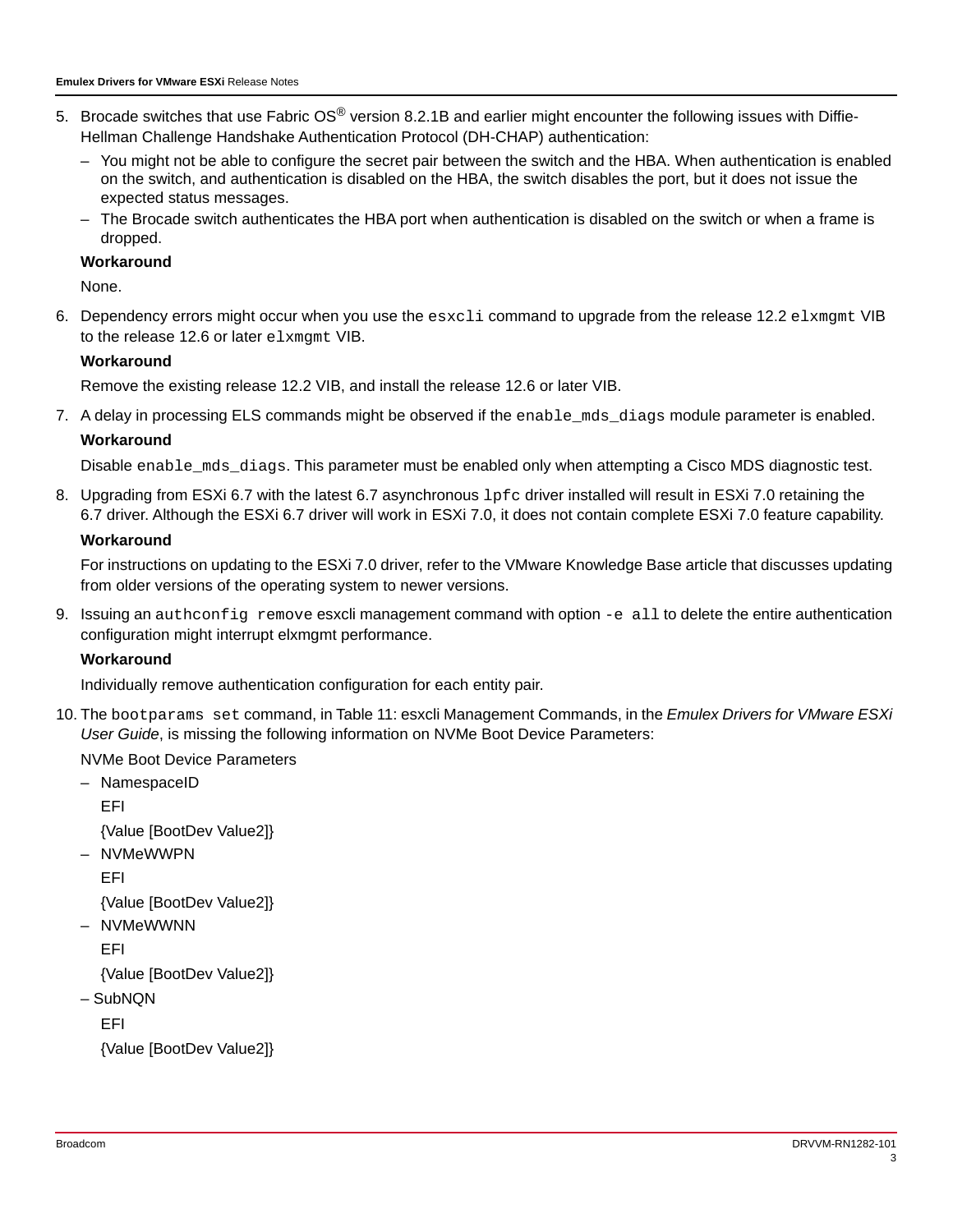11. On ESXi 7.0 hosts with LPe31000-series, LPe32000-series, LPe35000-series, or LPe36000-series adapters even when NVMe devices are down, the NVMe controller list incorrectly continues to display the NVMe devices.

#### **Workaround**

Perform the following steps to manually disconnect NVMe devices:

- a. Make a note of the adapter and controller number of the NVMe devices that are down, using the following command: esxcli nvme controller list
- b. Disconnect the NVMe devices that are down, using the following command: esxcli nvme fabrics disconnect --adapter=vmhba<*number*> --controller-number=<*controller number*> For example: esxcli nvme fabrics disconnect --adapter=vmhba67 --controller-number=340

Where 67 is the adapter number and 340 is the controller number.

12. ESXi 6.7 does not support 64Gb/s HBAs.

#### **Workaround**

None.

13. On the VMware ESXi 7.0 U1 operating system, if you attempt to boot from SAN using an LPe36000-series HBA, you cannot update the driver or change driver parameters.

#### **Workaround**

Update to the VMware ESXi 7.0 U2 operating system.

## **NVMe over FC Driver Known Issues**

The localcli nvme info get and esxcli nvme info get commands do not return a hostNQN.

#### **Workaround**

Provide a unique qualified hostname for the ESXi host. Reboot the system for changes to take effect.

## **FC Driver Technical Tips**

1. When the Virtual Machine Identifier (VMID) feature is used in an ESXi environment with ESXi mobility (vMotion), the VMID strings might not be available from the operating system on the backup server (the server to which vMotion moved) for 10 to 20 minutes. During this time, the VMID strings are not available for registration on the fabric switch. **Workaround**

After the vMotion action, wait until the operating system settles and the VMID strings are available.

- 2. ESXi servers can appear to have the same VMID Application ID. The VMID is the combination of the Application ID appended to the end of the N\_Port ID, which provides uniqueness within the fabric.
- 3. To view VMID information on all VMs in a multipathing configuration, set the path policy to Round Robin.
- 4. The server must be in ESXi maintenance mode to safely change the firmware in flash memory.

For operations, such as firmware download, bring the server into ESXi maintenance mode prior to flashing the firmware.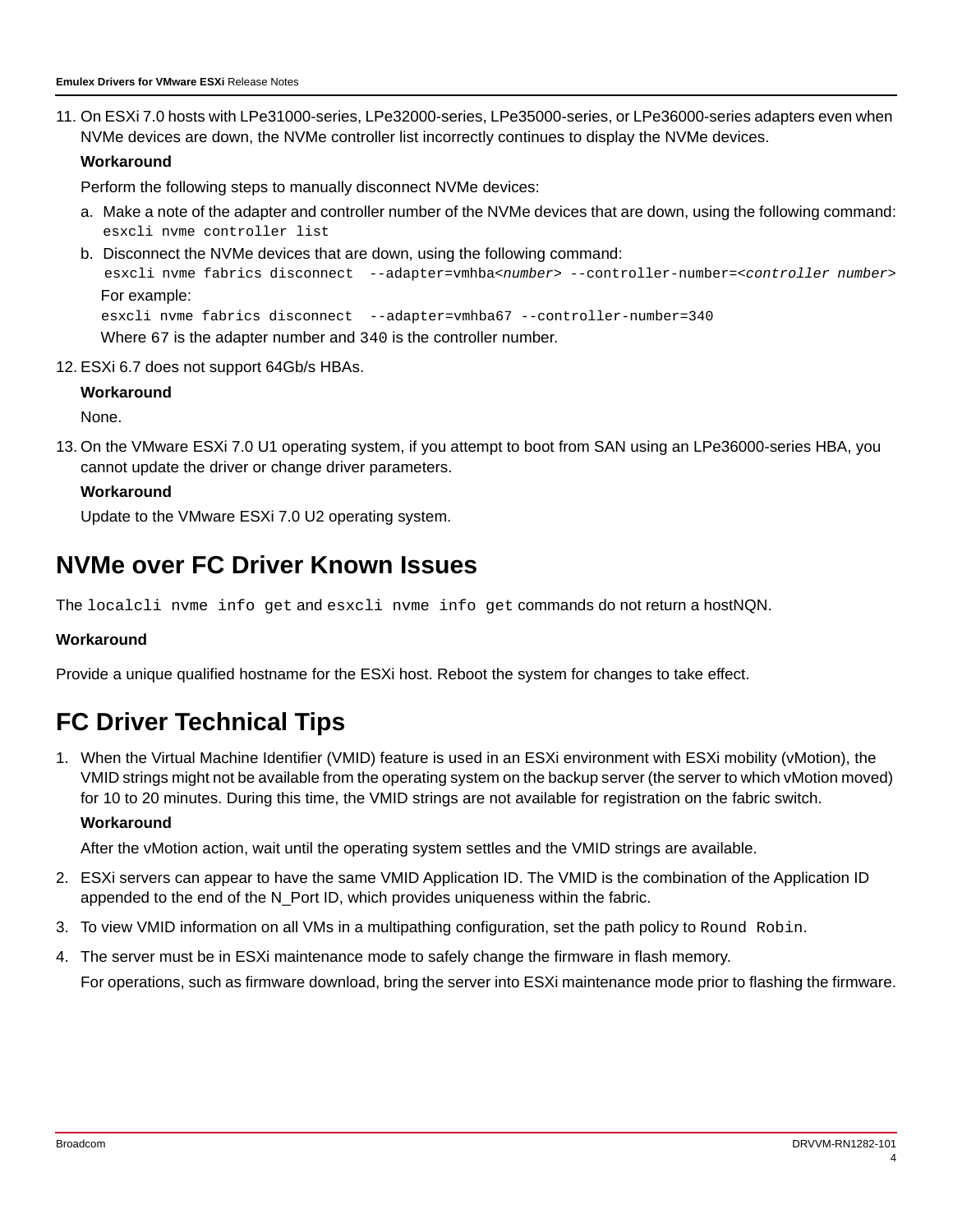5. Dynamic D\_Port is enabled by default and cannot be simultaneously enabled with Fabric Assigned Port World Wide Name (FA-PWWN) or DH-CHAP.

#### **Workaround**

Disable Dynamic D\_Port before enabling FA-PWWN or DH-CHAP using the Emulex HBA Manager application. You can disable DH-CHAP using the lpfc\_enable\_auth parameter.

6. When the authconfig delete esxcli management command is issued, a message similar to the following might be displayed.

A driver reload is required to activate changes before re-enabling authentication.

#### **Workaround**

Ignore the driver reload message; the changes are effective immediately.